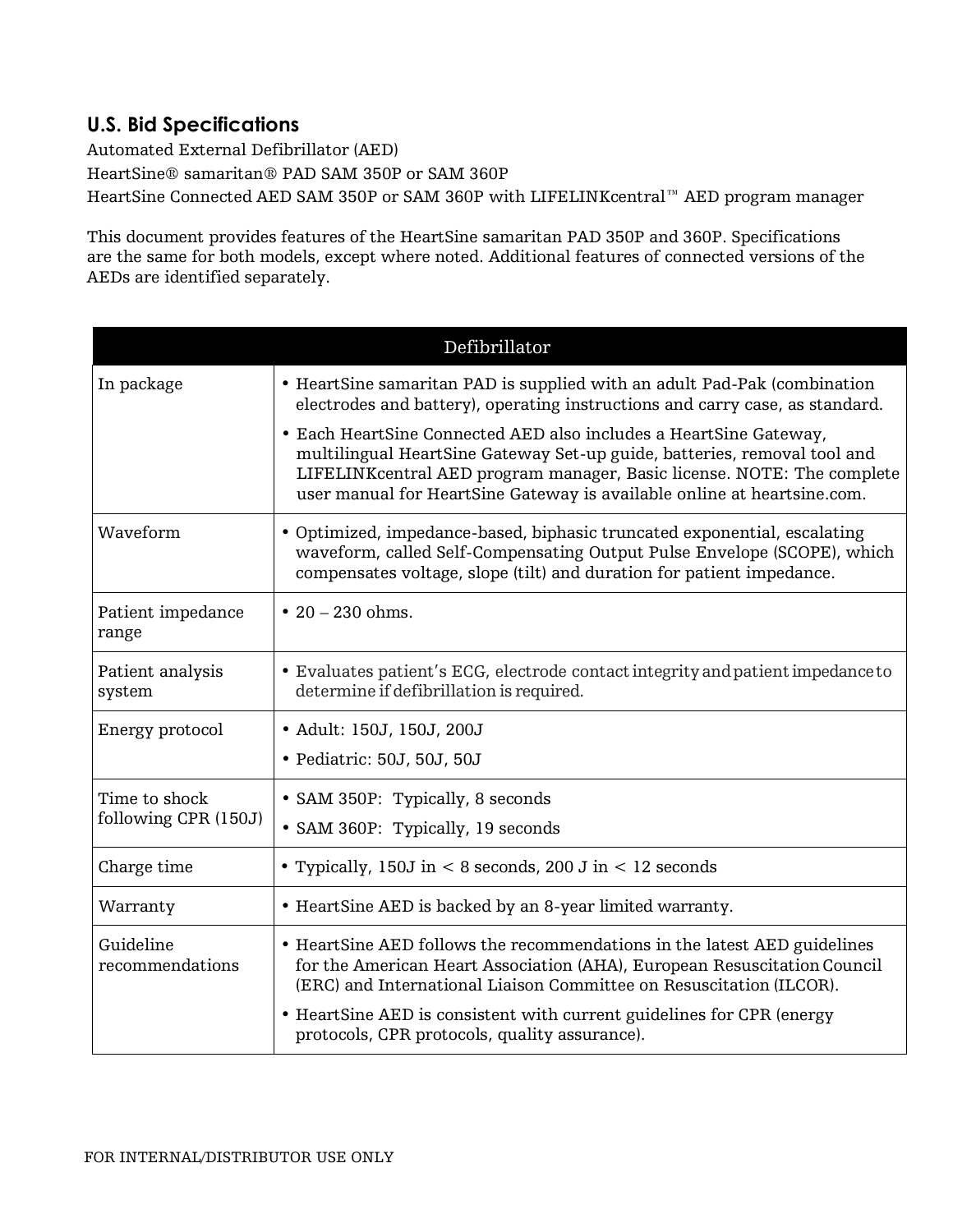| <b>Operation</b>            |                                                                                                                                                                                                                                                                                           |
|-----------------------------|-------------------------------------------------------------------------------------------------------------------------------------------------------------------------------------------------------------------------------------------------------------------------------------------|
| Semi-auto vs.<br>Fully auto | • HeartSine SAM 350P: Upon delivery, the HeartSine samaritan PAD 350P<br>is configured for semi-automatic operation (shock button press needed<br>to deliver a shock).                                                                                                                    |
|                             | • HeartSine SAM 360P: Upon delivery, the HeartSine samaritan PAD 360P<br>is configured for fully automatic operation (shock is delivered without a<br>button press).                                                                                                                      |
| On/Off                      | • HeartSine AED powers on when the ON/OFF button is pressed.                                                                                                                                                                                                                              |
| Manual override             | • Manual override is not available on the HeartSine AED.                                                                                                                                                                                                                                  |
| Intended use                | • The devices are intended for use by personnel who have been trained in<br>their operation. Training on CPR and in the use of an AED is strongly<br>recommended for users. However, in an emergency situation the HeartSine<br>samaritan PAD may be used by an untrained lay rescuer.    |
| Voice prompts               | • HeartSine AED guides the operator through operating procedures with a<br>combination of voice prompts, flashing LEDs and visual prompts.                                                                                                                                                |
| Metronome                   | • HeartSine AED provides an audible metronome that sounds at a rate of<br>between 100 to 120 beats per minute, as per the current guidelines.                                                                                                                                             |
| Electrode<br>placement      | • HeartSine AED provides visual prompts (pictures) for placement of the<br>electrodes:                                                                                                                                                                                                    |
|                             | - Anterior-lateral (Adult)                                                                                                                                                                                                                                                                |
|                             | - Anterior-posterior or Anterior-lateral (Pediatric).                                                                                                                                                                                                                                     |
| CPR prompts                 | • HeartSine AED prompts the operator to perform CPR for 120 seconds.                                                                                                                                                                                                                      |
| <b>CPR</b> feedback         | • HeartSine SAM 350P and SAM 360P provide CPR coaching, but do not<br>provide CPR feedback.                                                                                                                                                                                               |
| Child mode                  | • Upon power on when an adult Pad-Pak is inserted, the HeartSine AED<br>defaults to the energy delivery and CPR guidance set for an adult patient.                                                                                                                                        |
|                             | • When a Pediatric-Pak is inserted (either before or after the device is powered<br>on), the HeartSine AED defaults to the energy delivery and CPR guidance set<br>for a pediatric patient.                                                                                               |
| Electrodes                  | • The HeartSine AED uses an interchangeable battery and electrode pack<br>called Pad-Pak. The HeartSine AED in combination with an adult Pad-Pak is<br>suitable for use on patients of over 55 lb (25 kg) in weight or equivalent to a<br>child of approximately eight years old or over. |
|                             | • For use on smaller children (from 1 to 8 years old), a Pediatric-Pak is used. If<br>a Pediatric-Pak or an alternative suitable defibrillator is not available, an<br>adult Pad-Pak may be used.                                                                                         |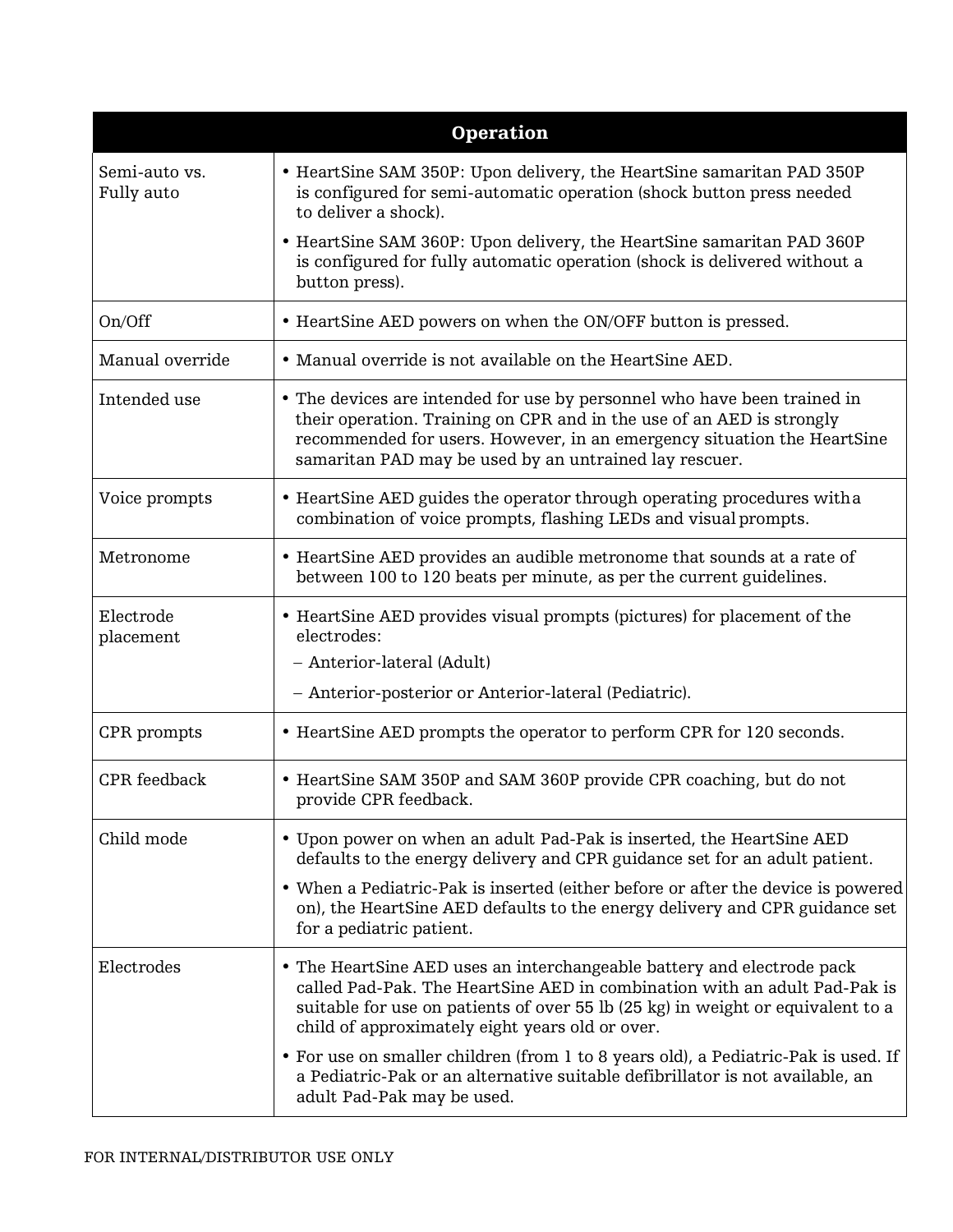| Real-time clock           | • HeartSine AED has a real-time clock that uses Coordinated Universal Time<br>(UTC).                                                                                                                                                                                                                                                                      |
|---------------------------|-----------------------------------------------------------------------------------------------------------------------------------------------------------------------------------------------------------------------------------------------------------------------------------------------------------------------------------------------------------|
| Readiness indicator       | • The Readiness indicator is a bright green LED that flashes every five to ten<br>seconds to indicate the HeartSine AED is ready for use. If the HeartSine AED<br>has detected an issue affecting readiness, the readiness indicator light on the<br>HeartSine AED will flash red (approximately every 5-10 seconds) and emit<br>an audible beep.         |
|                           | • For the HeartSine Connected AED, if the HeartSine AED has detected an<br>issue affecting readiness, after the device performs the weekly check-in, the<br>Not Ready condition also will be reported to LIFELINK central AED program<br>manager via a Wi-Fi connection and an email is sent to the AED program<br>manager, if set up in LIFELINKcentral. |
| Low battery<br>indication | • When the battery needs to be replaced, the indicator light on the HeartSine<br>AED will flash red (approximately every 5-10 seconds) and emit an audible<br>beep.                                                                                                                                                                                       |
| Accidental switch-off     | • If the HeartSine AED is switched off during shock advisory, a warning<br>prompt is heard and a confirmation button press is required to proceed to<br>turn off the AED.                                                                                                                                                                                 |
| Self-test<br>(self-check) | • HeartSine AED performs an automatic self-test on a weekly basis. If an<br>automatic self-test detects a condition that requires attention, this negative<br>result of the self-test is indicated by visible and audible indicators on the<br>device.                                                                                                    |
|                           | • HeartSine AED also runs a self-test each time the device is turned on.                                                                                                                                                                                                                                                                                  |
|                           | • For the HeartSine Connected AED, this negative result is reported in<br>LIFELINK central AED program manager with an alert sent to the pre-<br>defined AED program administrator(s).                                                                                                                                                                    |
|                           | • If automatic self-tests indicate the device is ready, HeartSine Connected AED<br>checks in to LIFELINK central AED Program Manager once each month and<br>reports that it is READY.                                                                                                                                                                     |
| Use on<br>aircraft        | • HeartSine AED is suitable for use and storage on airplanes when used in<br>conjunction with the TSO/ETSO-approved battery and electrodes (Pad-Pak-<br>07), made specifically for use on aircraft.                                                                                                                                                       |
|                           | • The manufacture and use of SAM 350/350P models comply with these<br>aviation standards for use on aircraft:                                                                                                                                                                                                                                             |
|                           | - RTCA / DO-160G Environmental Conditions and Test Procedures for<br>Airborne Equipment, Section 21: Emission of Radio Frequency Energy<br>(Category M)                                                                                                                                                                                                   |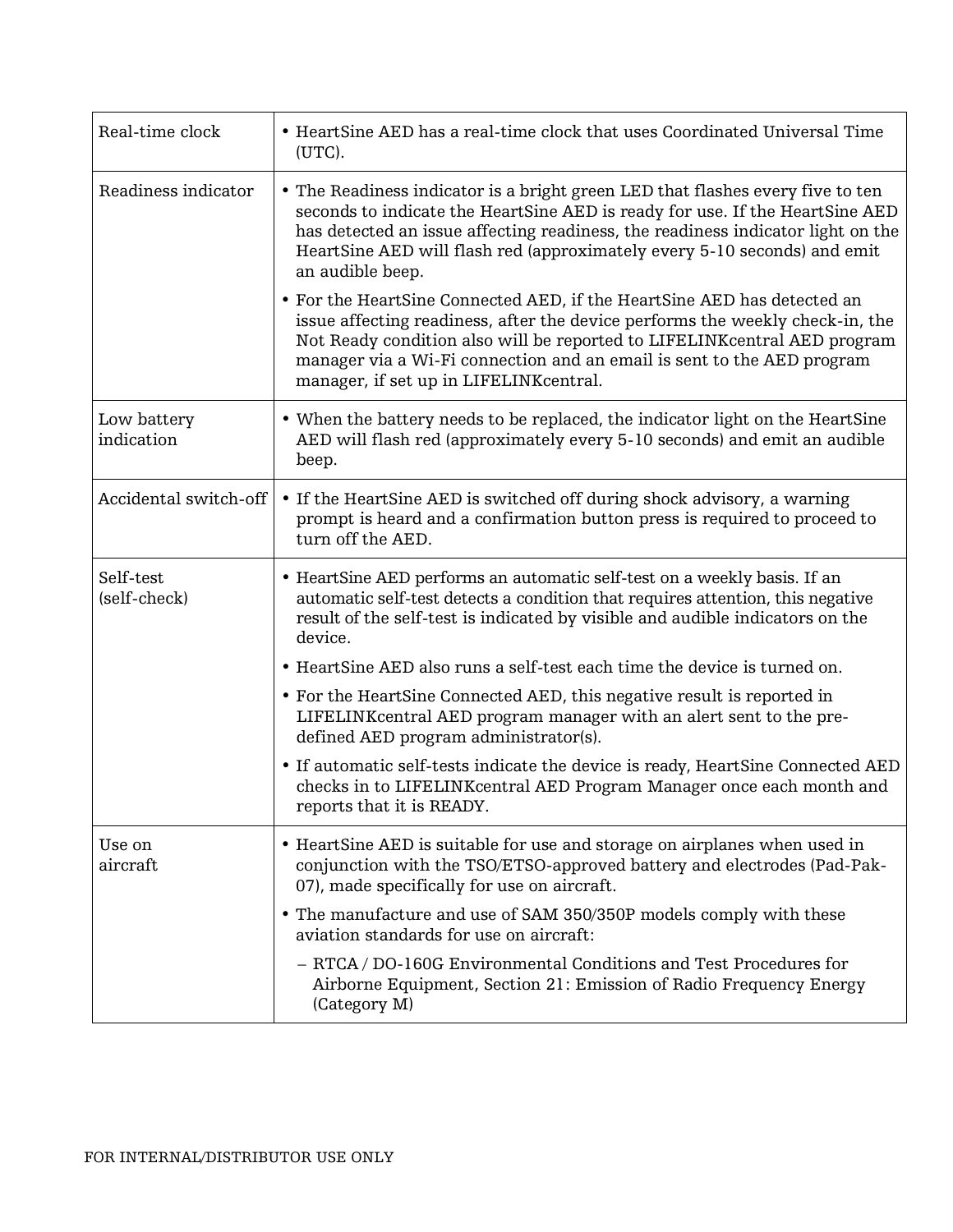| <b>Physical Specifications</b> |                                                                                                                                                                                                           |
|--------------------------------|-----------------------------------------------------------------------------------------------------------------------------------------------------------------------------------------------------------|
| Handle/case                    | • Each HeartSine AED is shipped with a carrying case.                                                                                                                                                     |
| Dimensions                     | • HeartSine AED with Pad-Pak:<br>8.0 in x 7.25 in x 1.9 in (20 cm x 18.4 cm x 4.8 cm)                                                                                                                     |
|                                | • HeartSine Connected AED with Pad-Pak, HeartSine Gateway and batteries:<br>9.21 in x 7.25 in x 1.9 in (23.4 cm x 18.4 cm x 4.8 cm)                                                                       |
| Weight                         | • HeartSine AED with Pad-Pak: 2.4 lb (1.1 kg)                                                                                                                                                             |
|                                | • HeartSine Connected AED with Pad-Pak, HeartSine Gateway and batteries:<br>2.83 lb (1.285 kg)                                                                                                            |
| Display                        | • Easy-to-understand visual and voice prompts guide the rescuer through<br>the entire resuscitation process, including CPR                                                                                |
| Port                           | • HeartSine AED: Proprietary USB data port connects to HeartSine USB data<br>cable                                                                                                                        |
|                                | • HeartSine Connected AED: Micro USB data port                                                                                                                                                            |
| Communications                 | • HeartSine AED: Connection to Saver EVO software through a data<br>port that uses a custom USB data cable.                                                                                               |
|                                | • HeartSine Connected AED: Communication is via Wi-Fi 802.11 b/g/n<br>data transfer to LIFELINKcentral AED program manager or through<br>a USB connection to Saver EVO software through a micro USB port. |
|                                | <b>Patient Analysis System</b>                                                                                                                                                                            |
| <b>ECG</b> analysis            | • The HeartSine AED evaluates patient's ECG, electrode contact integrity and<br>patient impedance to determine if defibrillation is required.                                                             |
|                                | • The analysis is performed on both adult and pediatric patients.                                                                                                                                         |
| Motion detection               | • HeartSine samaritan PAD 360P fully automatic AED provides motion<br>detection.                                                                                                                          |
| Overall sensitivity            | • For shockable VF in excess of 95%                                                                                                                                                                       |
|                                | • For shockable VT in excess of 90%.                                                                                                                                                                      |
| Overall specificity            | • For all non-shockable rhythms in excess of 95%.                                                                                                                                                         |
| Patient impedance              | • HeartSine AED can deliver a therapeutic shock over a patient impedance<br>range of 20 ohms to 230 ohms, without a significant reduction in delivered<br>shock energy.                                   |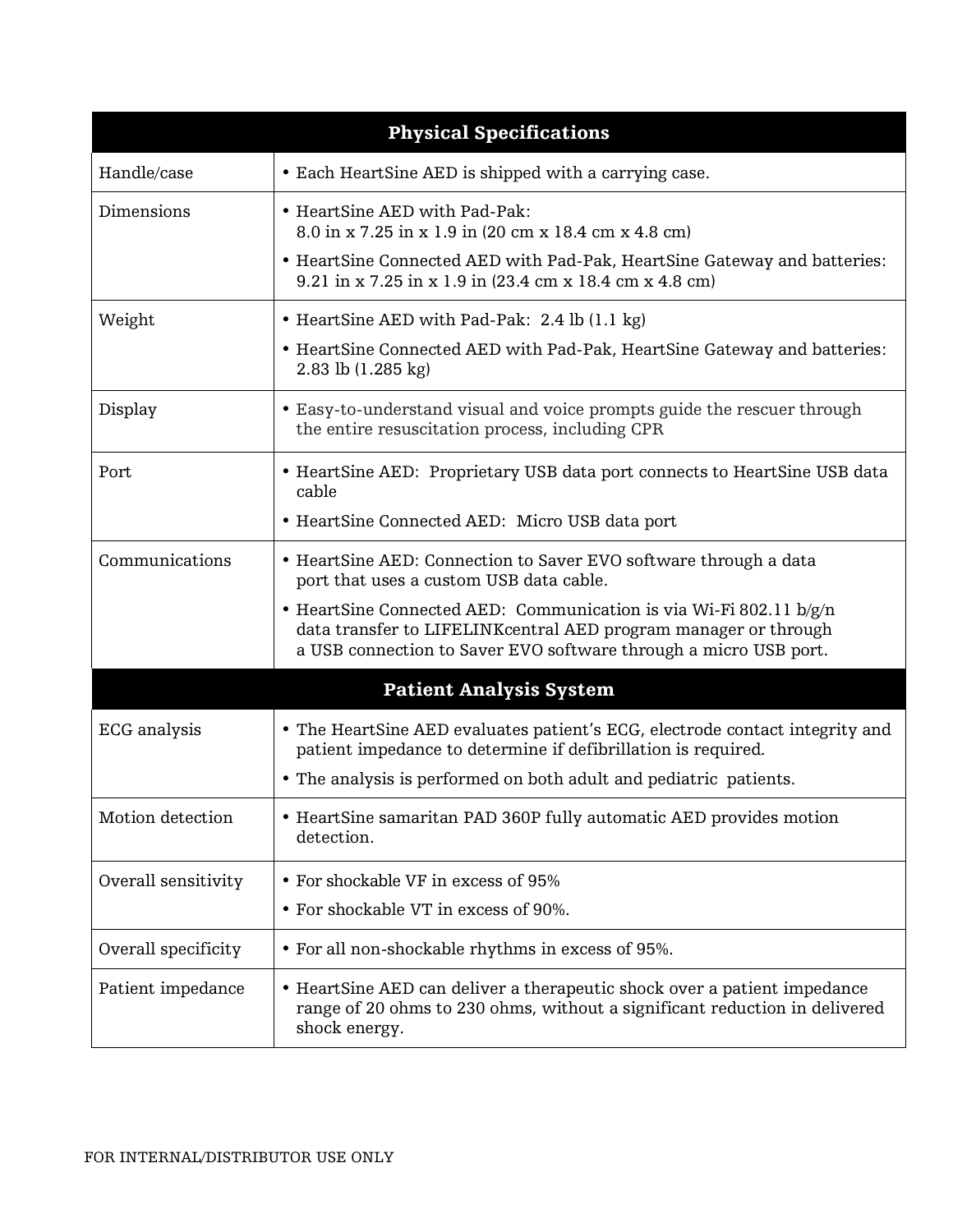| <b>Environmental</b>                   |                                                                                                                                                                                             |
|----------------------------------------|---------------------------------------------------------------------------------------------------------------------------------------------------------------------------------------------|
| Operating<br>temperature range         | • 32°F to $122$ °F (0°C to 50°C)                                                                                                                                                            |
| Transport<br>temperature range         | • 32°F to 122°F (0°C to 50°C)<br>NOTE: It is recommended that the device should be placed in an ambient                                                                                     |
|                                        | temperature of between $0^{\circ}$ C to $50^{\circ}$ C (32 <sup>°</sup> F to 122 <sup>°</sup> F) for at least 24 hours upon<br>first receipt.                                               |
| Long term storage<br>temperature range | • 32 $^{\circ}$ to 122 $^{\circ}$ F (0 $^{\circ}$ C to 50 $^{\circ}$ C)                                                                                                                     |
| Relative humidity                      | • 5 to 95% (non-condensing)                                                                                                                                                                 |
| Atmospheric<br>pressure (altitude)     | • 0 to 15,000 feet (0 to 4,575 meters)                                                                                                                                                      |
| Water resistance                       | • Meets IEC 60529/EN 60529 IPX6 with electrodes connected<br>and battery installed.                                                                                                         |
| Dust resistance                        | • Meets IEC 60529/EN 60529 IP5X with electrodes connected,<br>and battery installed.                                                                                                        |
| Shock                                  | • Meets MIL-STD-810F Method 516.5, Procedure 1 (40 G's).                                                                                                                                    |
| Vibration                              | • Meets MIL-STD-810F Method 514.5, Procedure 1                                                                                                                                              |
|                                        | • Category 4 Truck Transportation – US Highways                                                                                                                                             |
|                                        | • Category 7 Aircraft – Jet 737 & General Aviation                                                                                                                                          |
| Drop test                              | • 3.3 feet (1 meter)                                                                                                                                                                        |
|                                        | <b>Event documentation</b>                                                                                                                                                                  |
| Memory type                            | • Internal digital memory (flash RAM).                                                                                                                                                      |
| ECG storage                            | • Each HeartSine AED can store 90 minutes of ECG (full disclosure) and<br>event/incident recording.                                                                                         |
| Data retrieval                         | • Event data is transferred using a custom USB data cable (non-connected<br>devices) or a micro USB cable (connected devices) to a PC with Saver EVO<br>Windows-based data review software. |
| Report software                        | • Saver EVO Windows-based data review software.                                                                                                                                             |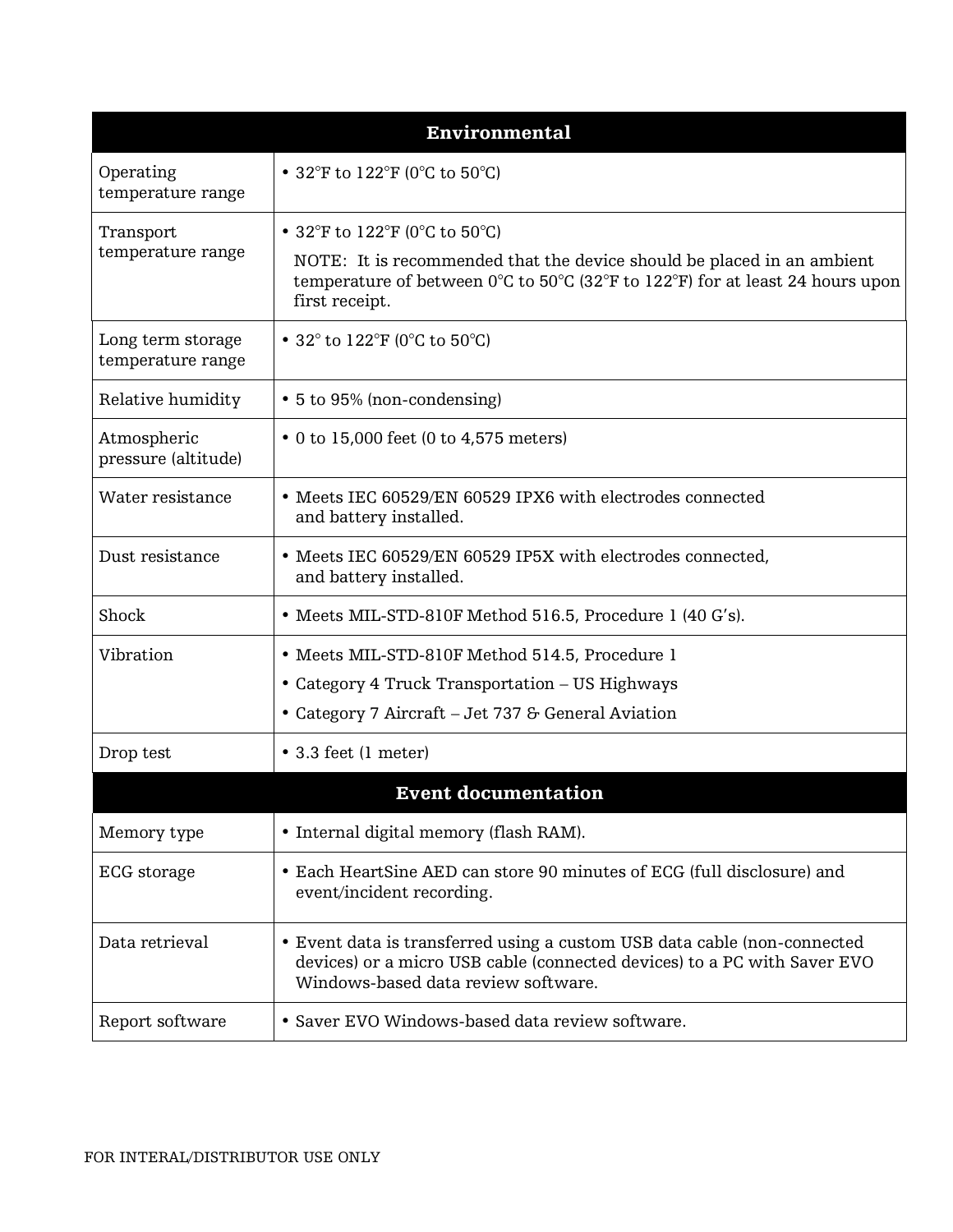| <b>Batteries</b>                                |                                                                                                                                                                                                                                                                                                                                                                                               |
|-------------------------------------------------|-----------------------------------------------------------------------------------------------------------------------------------------------------------------------------------------------------------------------------------------------------------------------------------------------------------------------------------------------------------------------------------------------|
| Type                                            | • HeartSine AED uses non-rechargeable, single-use combined defibrillation<br>electrode and battery cartridge (Pad-Pak or Pediatric-Pak). The battery is<br>lithium manganese dioxide $(Li/MnO2)$ 18V.                                                                                                                                                                                         |
|                                                 | • HeartSine Gateway (on the HeartSine Connected AED) uses four CR123A 3V,<br>non-rechargeable batteries.                                                                                                                                                                                                                                                                                      |
| $Amp$ -hours $- AED$<br>battery                 | $\cdot$ 1.5                                                                                                                                                                                                                                                                                                                                                                                   |
| Capacity - New AED<br>battery                   | • Fully charged battery typically provides > 60 shocks at 200J or 6 hours of<br>battery use.                                                                                                                                                                                                                                                                                                  |
| Standby life<br>(assuming only<br>weekly tests) | • HeartSine AED Battery: 4 years from manufacture date. (See the expiration<br>date on the Pad-Pak/Pediatric-Pak.)                                                                                                                                                                                                                                                                            |
| Weight                                          | • HeartSine AED Battery: 0.44 lb (0.2 kg)                                                                                                                                                                                                                                                                                                                                                     |
|                                                 | • HeartSine Gateway Battery: 17 g (per battery)                                                                                                                                                                                                                                                                                                                                               |
| Replacement cycle                               | • All batteries should be replaced every four years if the device has not been<br>used.                                                                                                                                                                                                                                                                                                       |
|                                                 | • Upon immediate expiration of the HeartSine AED battery contained in the<br>Pad-Pak, there are at least 10 shocks at 200J (under normal device use).                                                                                                                                                                                                                                         |
|                                                 | <b>Electrodes</b>                                                                                                                                                                                                                                                                                                                                                                             |
| Adult / pediatric                               | • HeartSine AED uses an interchangeable battery and electrode cartridge<br>called Pad-Pak. The HeartSine AED in combination with an adult Pad-Pak is<br>suitable for use on patients of over 55 lb (25 kg) in weight or equivalent to a<br>child of approximately eight years old or over.                                                                                                    |
|                                                 | • For use on smaller children (from 1 to 8 years old), a Pediatric-Pak is used. If<br>a Pediatric-Pak or an alternative suitable defibrillator is not available, an<br>adult Pad-Pak may be used.                                                                                                                                                                                             |
| Operation                                       | • Electrodes are stored in a sealed protective package within the Pad-Pak or<br>Pediatric Pak. The user pulls the green handle to reveal the electrodes<br>package. The user simply opens the package to reveal the electrodes. The<br>user then easily peels the electrodes from the tray and follows the image<br>on each which indicates where it should be placed on the patient's chest. |
| Replacement cycle                               | • Electrodes (Pad-Pak, Pediatric-Pak) must be replaced every 4 years if not<br>used.                                                                                                                                                                                                                                                                                                          |
| Electrode cable<br>length                       | $\bullet$ 3.3 feet (1 meter)                                                                                                                                                                                                                                                                                                                                                                  |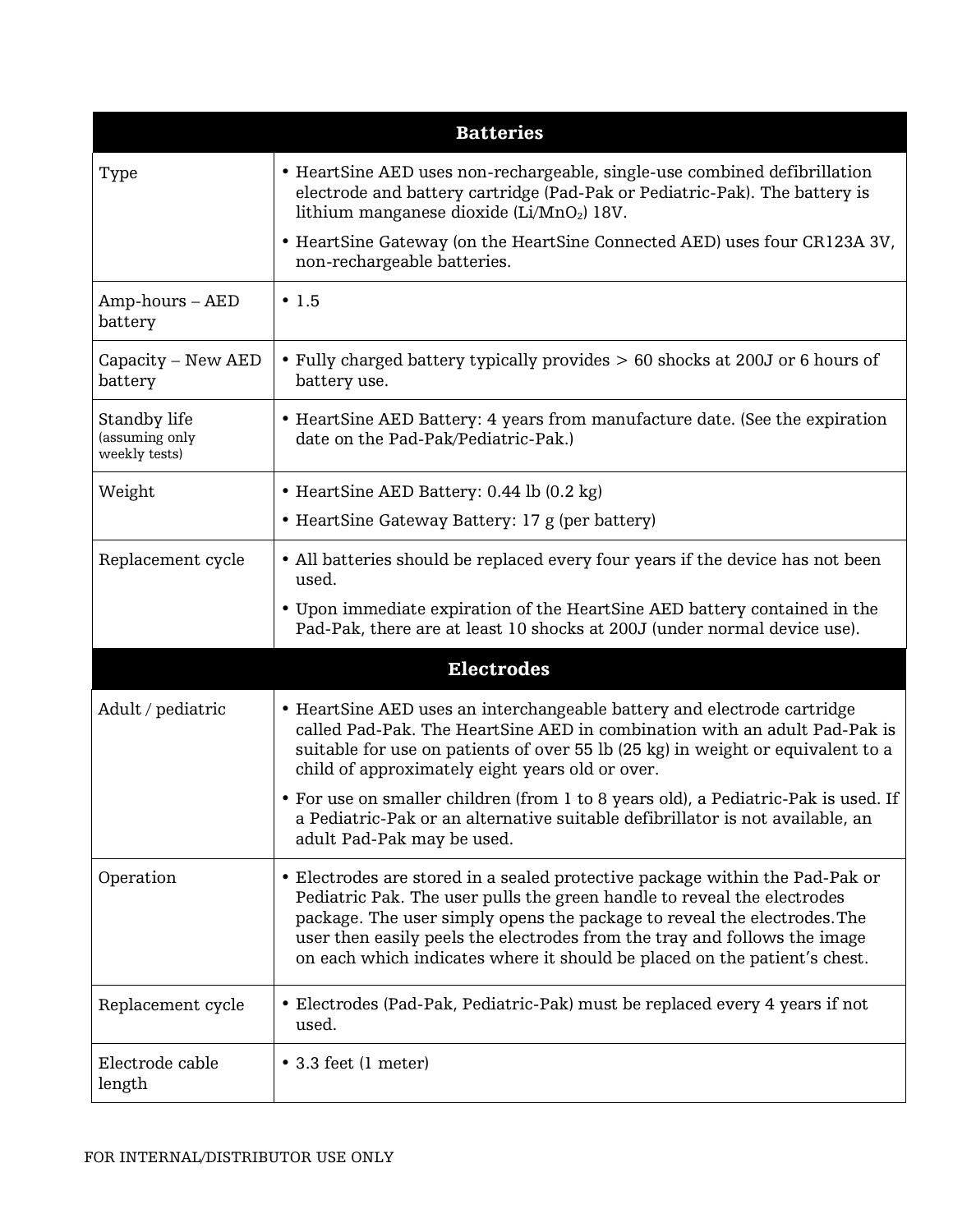| <b>Accessories</b>           |                                                                                                    |
|------------------------------|----------------------------------------------------------------------------------------------------|
| Defibrillator<br>accessories | • Several accessories are available, including the following:                                      |
|                              | - Pad-Pak battery and electrode cartridge                                                          |
|                              | - Pad-Pak battery and electrode cartridge with ETSO/TSO-C142a certification<br>for use on aircraft |
|                              | - Pediatric-Pak battery and electrode cartridge                                                    |
|                              | - HeartSine Gateway                                                                                |
|                              | - Custom USB data cable                                                                            |
|                              | - Mobile AED rescue backpack                                                                       |
|                              | - Wall bracket                                                                                     |
|                              | - Rotaid Plus wall cabinet with alarm                                                              |
|                              | - Rotaid Solid Plus wall cabinet with alarm                                                        |
|                              | - Rotaid Solid Plus Heat wall cabinet with heat and alarm                                          |
|                              | - Wall cabinet with alarm (rectangular)                                                            |
|                              | - HeartSine samaritan PAD carry case (replacement)                                                 |
| Trainer/                     | • HeartSine samaritan PAD Trainer (available for each HeartSine AED model)                         |
| Trainer accessories          | • Trainer-Pak (replacement electrode cartridge)                                                    |
|                              | • Replacement Trainer electrodes (for use with Trainer-Pak)                                        |
|                              | • Remote (replacement)                                                                             |
|                              | • Battery charger (replacement)                                                                    |
| On-line training             | • On-line AED training is available to provide instructions on<br>operating the device.            |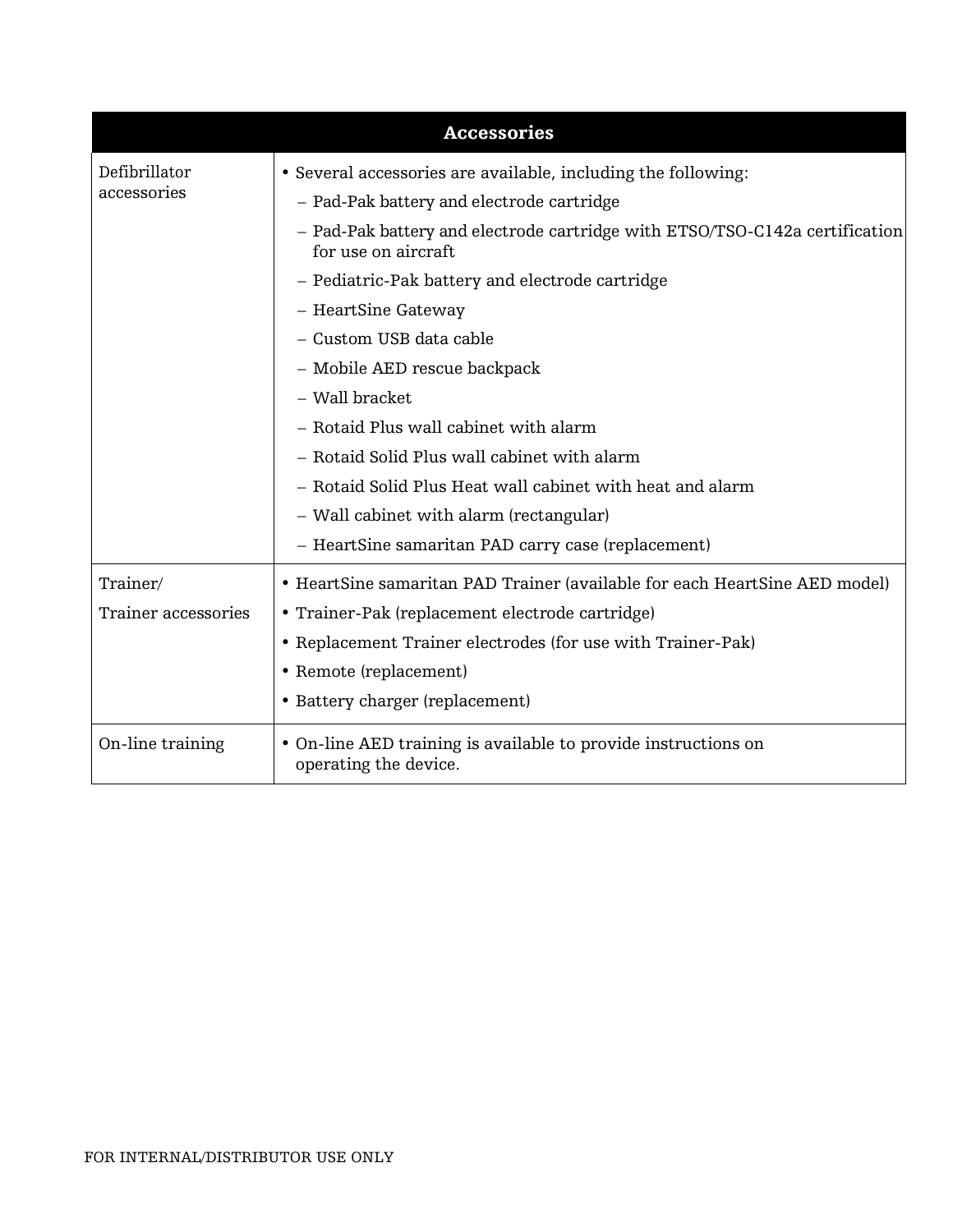| <b>Trainer</b>             |                                                                                                                                                                                                                                                                                                                       |
|----------------------------|-----------------------------------------------------------------------------------------------------------------------------------------------------------------------------------------------------------------------------------------------------------------------------------------------------------------------|
| Description                | • HeartSine samaritan PAD Trainer provides realistic training in the use of the<br>HeartSine AED without the actual charge and discharge of electrical energy.<br>Designed to simulate the appearance of the HeartSine AED, HeartSine<br>Trainer simulates its actual operation using the same simple user interface. |
|                            | • HeartSine Trainer is compatible with any CPR manikin system.                                                                                                                                                                                                                                                        |
| Labeling                   | • Includes clear labeling to identify it as a training unit, including a gold<br>face.                                                                                                                                                                                                                                |
| Dimensions                 | • 8.0 in x 7.25 in x 1.9 in (20 cm x 18.4 cm x 4.8 cm)                                                                                                                                                                                                                                                                |
| Weight<br>(with batteries) | • 1.3 lb $(0.6 \text{ kg})$                                                                                                                                                                                                                                                                                           |
| <b>Buttons</b>             | $\bullet$ On/Off, Shock                                                                                                                                                                                                                                                                                               |
| Simulation                 | • All of the functions of HeartSine Trainer are programmable to simulate the<br>full range of scenarios users might encounter during "real life" use of the<br>HeartSine AED.                                                                                                                                         |
|                            | • HeartSine Trainer provides six pre-set AHA/ERC scenarios.                                                                                                                                                                                                                                                           |
| Training electrodes        | • The training electrodes are reusable and are quick and easy to replace<br>back into the electrode tray.                                                                                                                                                                                                             |
| Battery                    | • HeartSine Trainer uses a rechargeable battery which will provide<br>approximately seven hours of usage before needing to be recharged.                                                                                                                                                                              |
|                            | • A low battery message will be played approximately one hour prior to the<br>battery becoming depleted.                                                                                                                                                                                                              |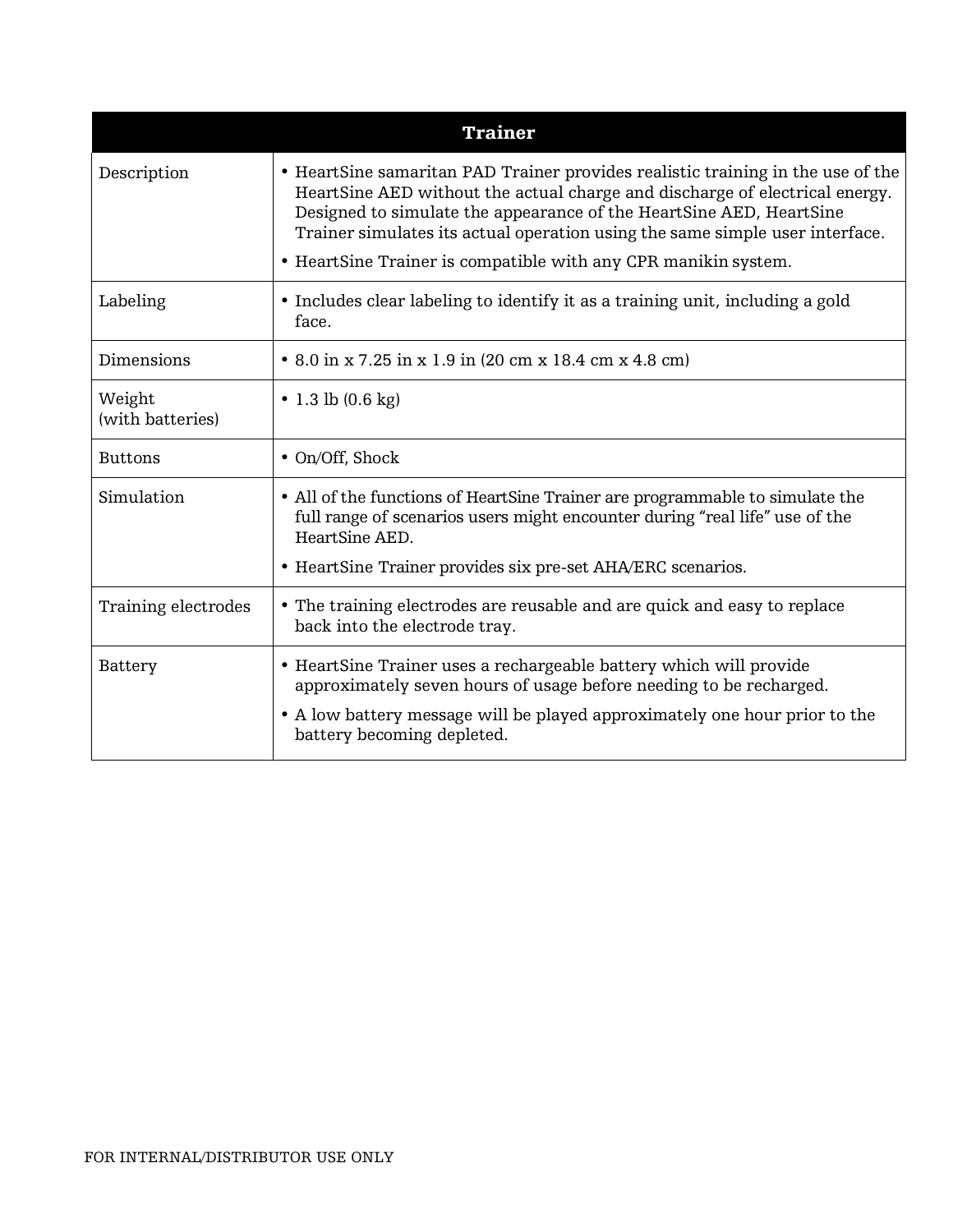|                                           | <b>AED program management</b>                                                                                                                                                                                                                                                                                                                                                            |
|-------------------------------------------|------------------------------------------------------------------------------------------------------------------------------------------------------------------------------------------------------------------------------------------------------------------------------------------------------------------------------------------------------------------------------------------|
| LIFELINKcentral<br>AED program<br>manager | • LIFELINK central AED program manager enables managing<br>readiness of a HeartSine Connected AED and HeartSine Gateway via<br>Wi-Fi connectivity to the attached HeartSine Gateway. The program<br>also enables manual management of AED location and Pad-Pak and<br>Pediatric-Pak expirations, as well as of non-connected AEDs.                                                       |
| Licenses and<br>service packages          | • Basic license, included at no extra charge with every HeartSine Connected<br>AED and HeartSine Gateway, enables remote management to monitor<br>equipment and site readiness and to manually track expirations of Pad-Pak<br>and Pediatric-Pak, providing immediate alerts if the device needs attention.<br>Email support and access to the online Resource Center are also provided. |
|                                           | • The PRO license, available per account for a nominal fee with a<br>HeartSine AED (connected or non-connected) and HeartSine Gateway,<br>offers full portal access with expanded view and functionality:                                                                                                                                                                                |
|                                           | - Remote monitoring of equipment and site readiness                                                                                                                                                                                                                                                                                                                                      |
|                                           | - Manual tracking of non-connected Stryker AEDs                                                                                                                                                                                                                                                                                                                                          |
|                                           | - Manual tracking of Pad-Pak and Pediatric-Pak expirations                                                                                                                                                                                                                                                                                                                               |
|                                           | - Immediate alerts if the device needs attention                                                                                                                                                                                                                                                                                                                                         |
|                                           | - Manual tracking/readiness notifications for non-Stryker devices,<br>including other AEDs, accessories and disposables, and other safety<br>devices                                                                                                                                                                                                                                     |
|                                           | - Manual management of training events and rosters, plus manual tracking<br>of responder readiness (CPR/AED certifications)                                                                                                                                                                                                                                                              |
|                                           | - Viewing of equipment, site and training readiness wheels                                                                                                                                                                                                                                                                                                                               |
|                                           | - Setting site customer inspection schedules and recording of manual<br>inspections                                                                                                                                                                                                                                                                                                      |
|                                           | - Email support and access to the online Resource Center                                                                                                                                                                                                                                                                                                                                 |
|                                           | • Service packages are available in some countries. See the LIFELINK central<br>AED program manager brochure for details on services provided.                                                                                                                                                                                                                                           |